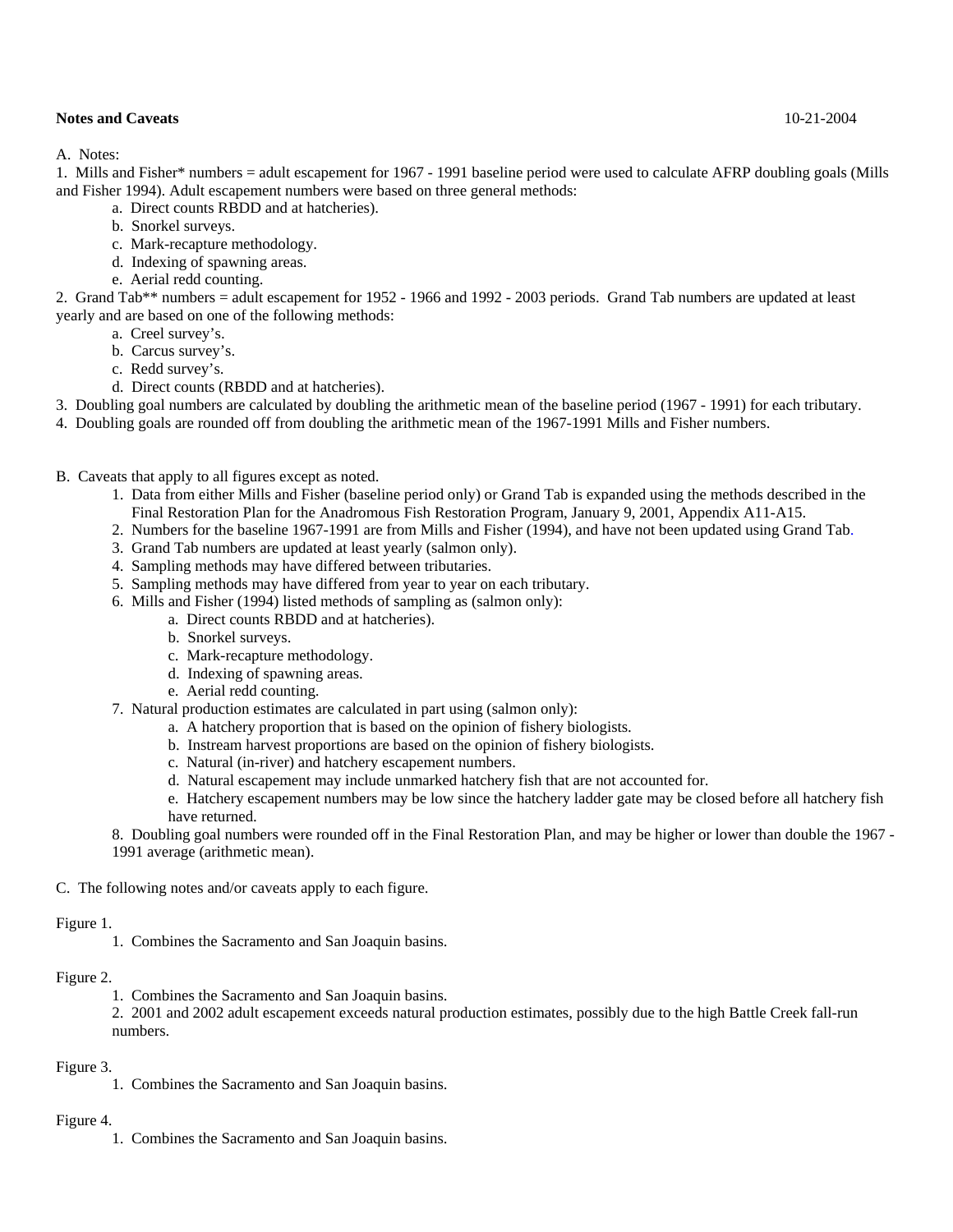#### Figure 5.

1. Combines the Sacramento and San Joaquin basins.

# Figure 6.

- 1. Unknown reason for the low numbers 1998 and 2001.
- 2. Instream harvest % = 0.1, 1967 2001.
- 3. Hatchery % = 0.4, 1967 2001.
- 4. Hatchery escapement =  $0, 1967 2001$ .

# Figure 7.

- 1. No Grand Tab number for 1997.
- 2. Hatchery escapement = 0, 1967 2001.
- 3. Instream harvest = 0.2, 1967 2001.
- 4. Hatchery % = 0.082, 1967 2001.
- 5. Doubling goal in Final Restoration Plan should be 69,022 to match double the arithmetic mean of the baseline period.

#### Figure 8.

- 1. Doubling period numbers, 1992 2001, are very low.
- 2. Instream harvest = 0.2, 1967 2001.
- 3. Hatchery % = 0, 1967 2001.

#### Figure 9.

- 1. Instream harvest = 0.2, 1967 2001.
- 2. Hatchery % = 0, 1967 2001, although there are hatchery production winter run.

#### Figure 10.

- 1. No data for 1970 75, 79, 80, 83.
- 2. Instream harvest = 0.1, 1967 2001.
- 3. Hatchery  $% = 0.2$ , but there is no hatchery on the tributary, 1967 2001.

# Figure 11.

- 1. No data for1970 75, 79, 80, 93 01.
- 2. Instream harvest = 0.1, 1967 2001.
- 3. Hatchery % = 0.2, 1967 2001.

# Figure 12.

- 1. No data, 1970 75, 77 83, 92 01.
- 2. Instream harvest = 0.1, 1967 2001.
- 3. Hatchery % = 0.2, 1967 2001.
- 4. No data for the 1992 2001 period.

# Figure 13.

- 1. Adult escapement is greater than natural production estimates for most years.
- 2. Instream harvest = 0.1, 1967 2001.
- 3. Hatchery % = 0.9, 1967 2001.
- 4. Natural escapement and production exceed the doubling goal without restoration.
- 5. Hatchery on the tributary could cause overestimation of natural production.

# Figure 14.

- 1. Mills and Fisher do not list natural escapement.
- 2. Natural production numbers for the baseline period were calculated using hatchery returns only.
- 3. Instream harvest = 0.2, 1967 2001.
- 4. Hatchery % = 0.9, 1967 2001.
- 5. No data for 1952 69, 01, 02 in Mills and Fisher and Grand Tab.
- 6. Natural escapement exceeds the doubling goal without restoration.
- 7. Hatchery on the tributary can result in overestimation of natural production.

# Figure 15.

- 1. No data for 1967 68, 70 81, 90 01.
- 2. Instream harvest = 0.1, 1967 2001.
- 3. Harvest % = 0.2, 1967 2001.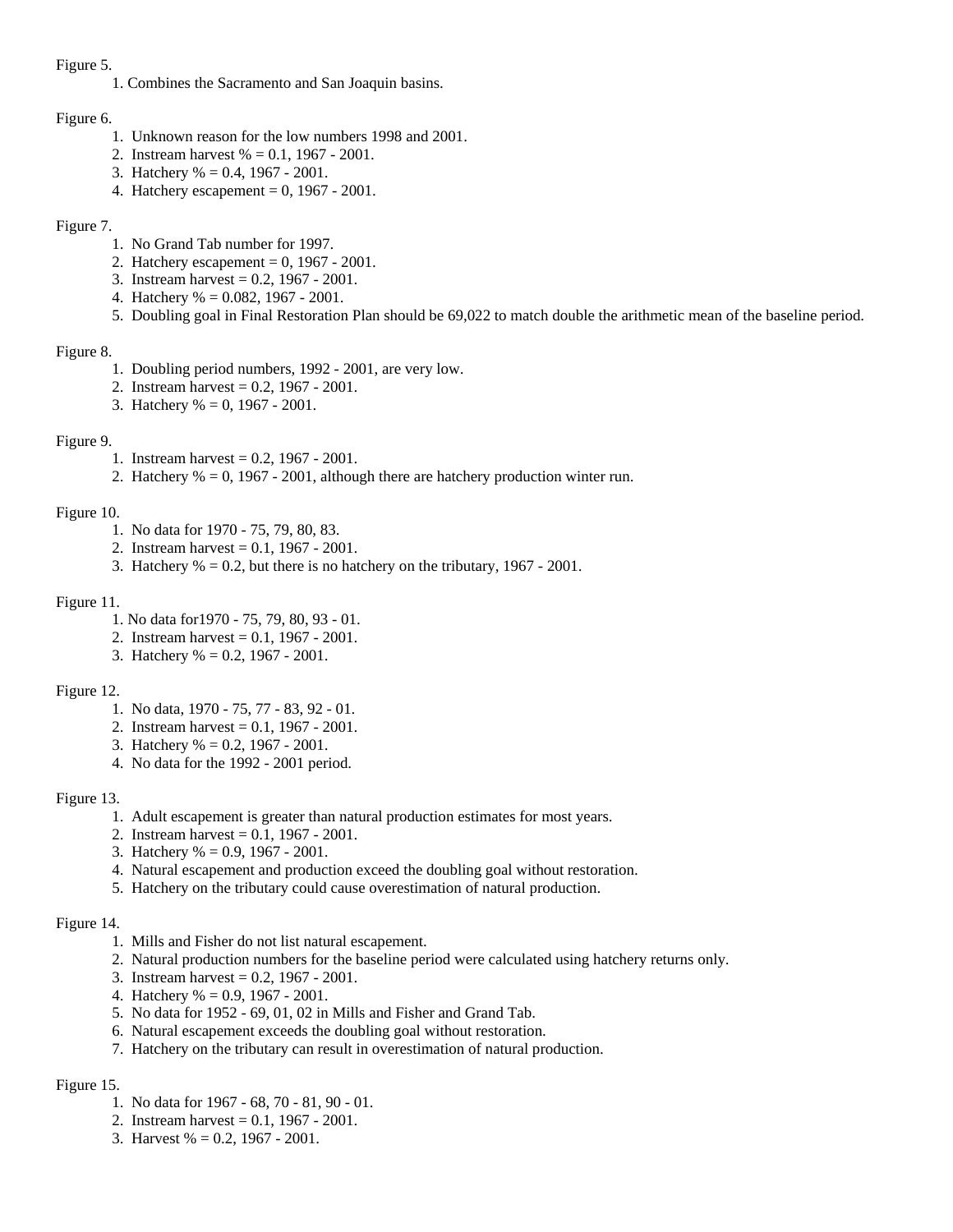#### Figure 16.

- 1. No data for 1952, 59, 61,78 80, 90-01.
- 2. Instream harvest = 0.1, 1967 2001.
- 3. Hatchery % = 0.2, 1967 2001.
- 4. No data for the 1992 2001 period

# Figure 17.

- 1. No data for 1955, 61,90 92, 95 96, 99 01.
- 2. Instream harvest = 0.1, 1967 2001.
- 3. Hatchery % = 0.2, 1967 2001.
- 4. There is only data for only 4 of the 10 year doubling period for fall-run.

# Figure 18.

- 1. No data for 1952 62, 67 69, 79, 84.
- 2. Instream harvest = 0.1, 1967 2001.
- 3. Hatchery % = 0, 1967 2001.

# Figure 19.

- 1. No data for 1990, 95 96, 99 01.
- 2. Instream harvest = 0.1, 1967 2001.
- 3. Hatchery % = 0.2, 1967 2001.
- 4. Data available for only 6 of the 10 year doubling period for fall-run Chinook salmon.
- 5. Complete data for spring run during the 10 year doubling period.

#### Figure 20.

- 1. Missing years of data differs from Figure 19.
- 2. No data for 1952 59, 65 69, 76, 83.
- 3. Instream harvest = 0.1, 1967 2001.
- 4. Hatchery % = 0, 1967 2001.

# Figure 21.

- 1. No data for 1952, 61 63, 78 79, 90 03.
- 2. No Grand Tab data after 1976.
- 3. Instream harvest = 0.1, 1967 2001.
- 4. Hatchery % = 0.2, 1967 2001.

# Figure 22.

- 1. No restoration goal.
- 2. No data for 1960 68, 70, 78 79, 85 03.
- 3. Instream harvest = 0.1, 1967 2001.
- 4. Hatchery % = 0.2, 1967 2001.

# Figure 23.

- 1. No data for 1952 61, 67 70, 73, 77, 79 82, 84 87, 90 94, 01.
- 2. Instream harvest = 0.1, 1967 2001.
- 3. Hatchery % = 0.2, 1967 2001.

# Figure 24.

- 1. Instream harvest = 0.1, 1967 2001.
- 2. Hatchery % = 0, 1967 2001.
- 3. The 1992 01 period exceeds the doubling goal except for 1992 95, 97.

# Figure 25.

- 1. Data available only for 1957, 83 85.
- 2. Instream harvest = 0.1, 1967 2001.
- 3. Hatchery % = 0.2, 1967 2001.
- 4. Doubling goal in the Final Restoration Plan should be 480 to match the arithmetic mean of the baseline period.

# Figure 26.

- 1. No data for 1952 61, 70, 72, 75 76, 78 83, 86 92, 02.
- 2. No stated AFRP Restoration goal.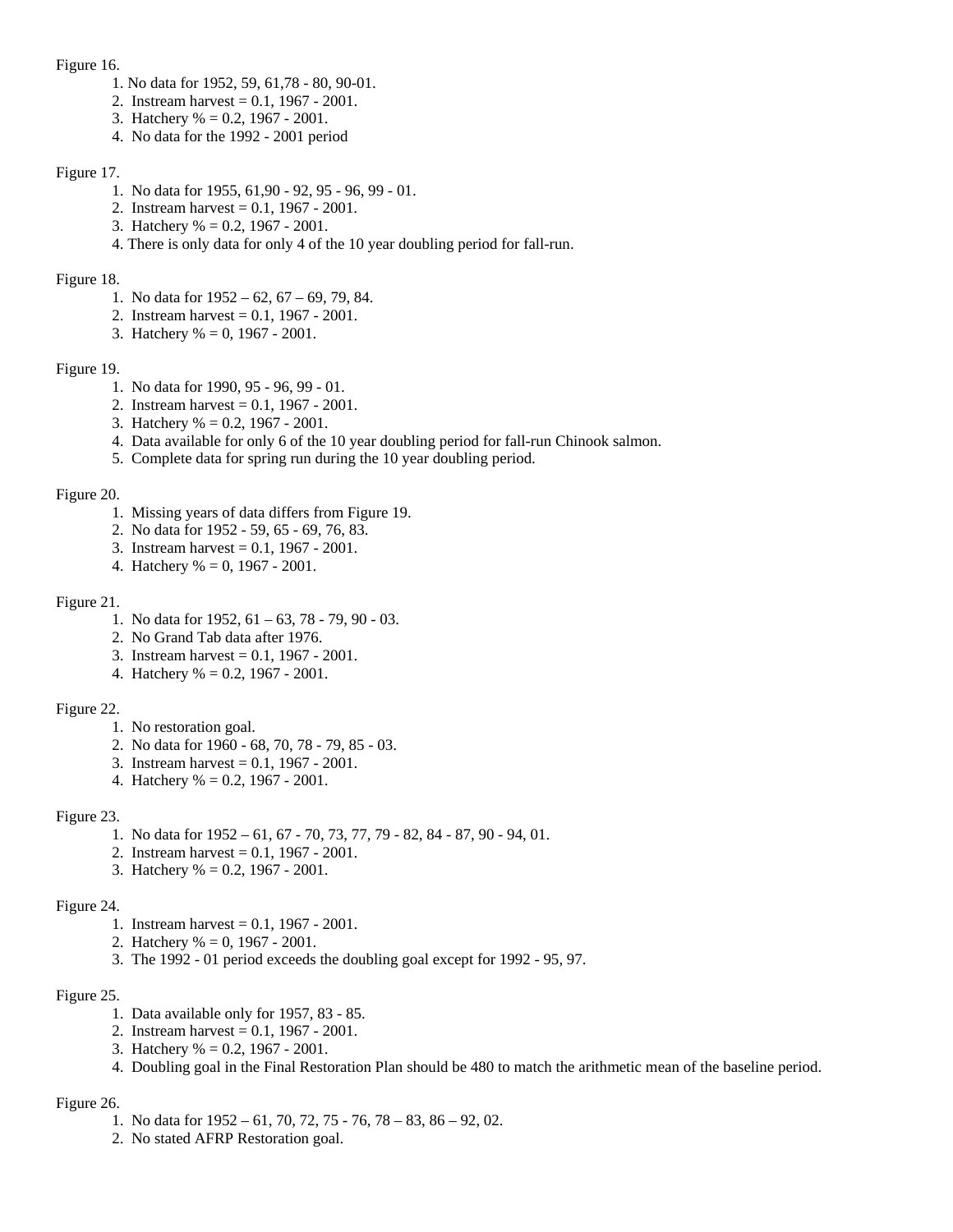#### Figure 27.

- 1. No Grand Tab data for 1990, 98.
- 2. Instream harvest = 0.2, 1967 2001.
- 3. Hatchery % = 0.4, except for  $1992 94 = 0$ .

#### Figure 28.

- 1. Exceeds the doubling goal for 1982, 96, 97.
- 2. No Grand Tab number for 1990.
- 3. Instream harvest = 0.1, 1967 2001.
- 4. Hatchery % = 0, 1967 2001.

### Figure 29.

- 1. Data available for 1984 only.
- 2. Exceeds the doubling goal for 1984.
- 3. Instream harvest = 0.1, 1967 2001.
- 4. Hatchery % = 0, 1967 2001.
- 5. Doubling goal is not double the arithmetic mean of the baseline period.

#### Figure 30.

- 1. Exceed the doubling goal 1995, 00, 01, 03.
- 2. Instream harvest = 0.45, 1967 2001.
- 3. Hatchery % = 0.4, 1967 2001.
- 4. Hatchery on the tributary.

#### Figure 31.

- 1. Instream harvest = 0.1, 1967 2001.
- 2. Hatchery % 0.4, 1967 2001.
- 3. Hatchery on the tributary could result in overestimation of natural production.
- 4. Exceeds the doubling goal 95 97, 02, 03.
- 5. Periods with lower production numbers indicate drier years.

# Figure 32.

- 1. No data for 1952, 59, 61, 76, 77, 82, 86, 89 97, 99 03.
- 2. Instream harvest = 0.1, 1967 2001.
- 3. Hatchery % = 0, 1967 2001.
- 4. Exceeds the doubling goal 1969, 72.
- 5. No data for the 1992 2001 period.

# Figure 33.

- 1. No Grand Tab data available.
- 2. Instream harvest = 0.2, 1967 2001.
- 3. Hatchery % = 0, 1967 2001.
- 4. There is a question as to whether these fish are late-fall run or winter run .
- 5. No data for the 1992 2001 period.

# Figure 34.

- 1. No data available for 1982.
- 2. Instream harvest = 0.05, 1967 2001.
- 3. Hatchery % = 0, 1967 2001.
- 4. Periods with lower production numbers indicate drier years.

# Figure 35.

- 1. Instream harvest = 0.05, 1967 2001.
- 2. Hatchery % = 0, 1967 2001.
- 3. Exceeds the doubling goal for 1969 71, 85, 87.

# Figure 36.

- 1. Instream harvest = 0.05, 1967 2001.
- 2. Hatchery % = 0 (1967 72, 92 97) and = 0.1 (1973 91, 98 01)
- 3. Hatchery on the tributary could result in overestimation of natural production.
- 4. Periods with lower production numbers indicate drier years.